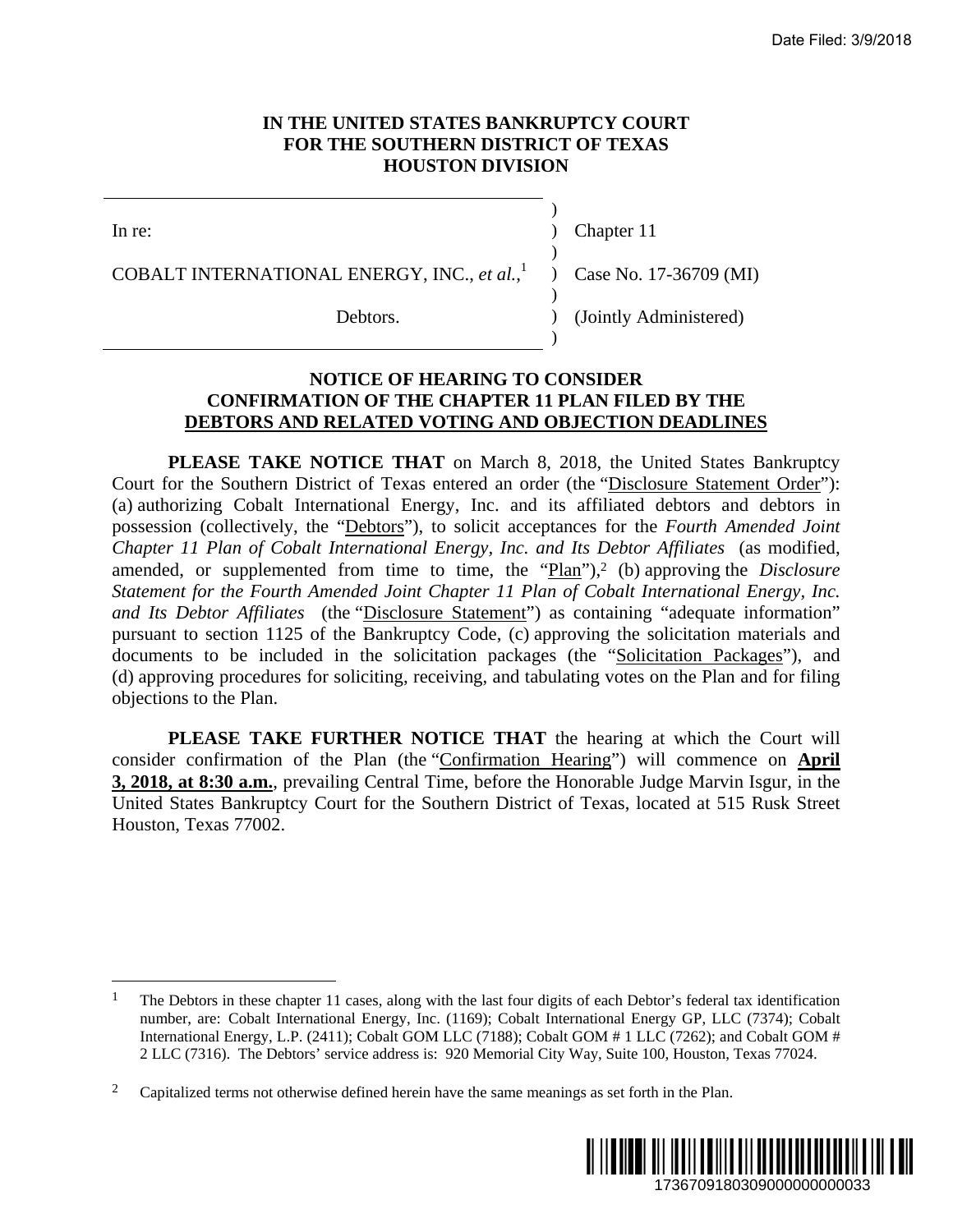**PLEASE BE ADVISED**: THE CONFIRMATION HEARING MAY BE CONTINUED FROM TIME TO TIME BY THE COURT OR THE DEBTORS **WITHOUT FURTHER NOTICE** OTHER THAN BY SUCH ADJOURNMENT BEING ANNOUNCED IN OPEN COURT OR BY A NOTICE OF ADJOURNMENT FILED WITH THE COURT AND SERVED ON ALL PARTIES ENTITLED TO NOTICE.

## **CRITICAL INFORMATION REGARDING VOTING ON THE PLAN**

**Voting Record Date**. The voting record date is **March 5, 2018**, which is the date for determining which holders of Claims in Classes 4, 5, and 6 are entitled to vote on the Plan.

**Voting Deadline**. The deadline for voting on the Plan is on **March 28, 2018, at 4:00 p.m.**, prevailing Central Time (the "Voting Deadline"). If you received a Solicitation Package, including a Ballot, and intend to vote on the Plan, you *must*: (a) follow the instructions carefully, (b) complete *all* of the required information on the ballot, and (c) either electronically submit the ballot online or execute and return your completed Ballot according to and as set forth in detail in the voting instructions so that it is *actually received* by the Debtors' notice and claims agent, Kurtzman Carson Consultants LLC (the "Notice and Claims Agent") on or before the Voting Deadline. You may be eligible to submit a Ballot electronically. If you wish to do so, please visit the following web address and follow the instructions on that web address: http://www.kccllc.net/cobalt. The Solicitation and Voting Procedures for the tabulation of the votes are included in the Solicitation Package. *A failure to follow such instructions may disqualify your vote*.

## **CRITICAL INFORMATION REGARDING OBJECTING TO THE PLAN**

ARTICLE VIII OF THE PLAN CONTAINS RELEASE, EXCULPATION, AND INJUNCTION PROVISIONS, AND **ARTICLE VIII.C CONTAINS A THIRD-PARTY RELEASE**. THUS, YOU ARE ADVISED TO REVIEW AND CONSIDER THE PLAN CAREFULLY BECAUSE YOUR RIGHTS MIGHT BE AFFECTED THEREUNDER.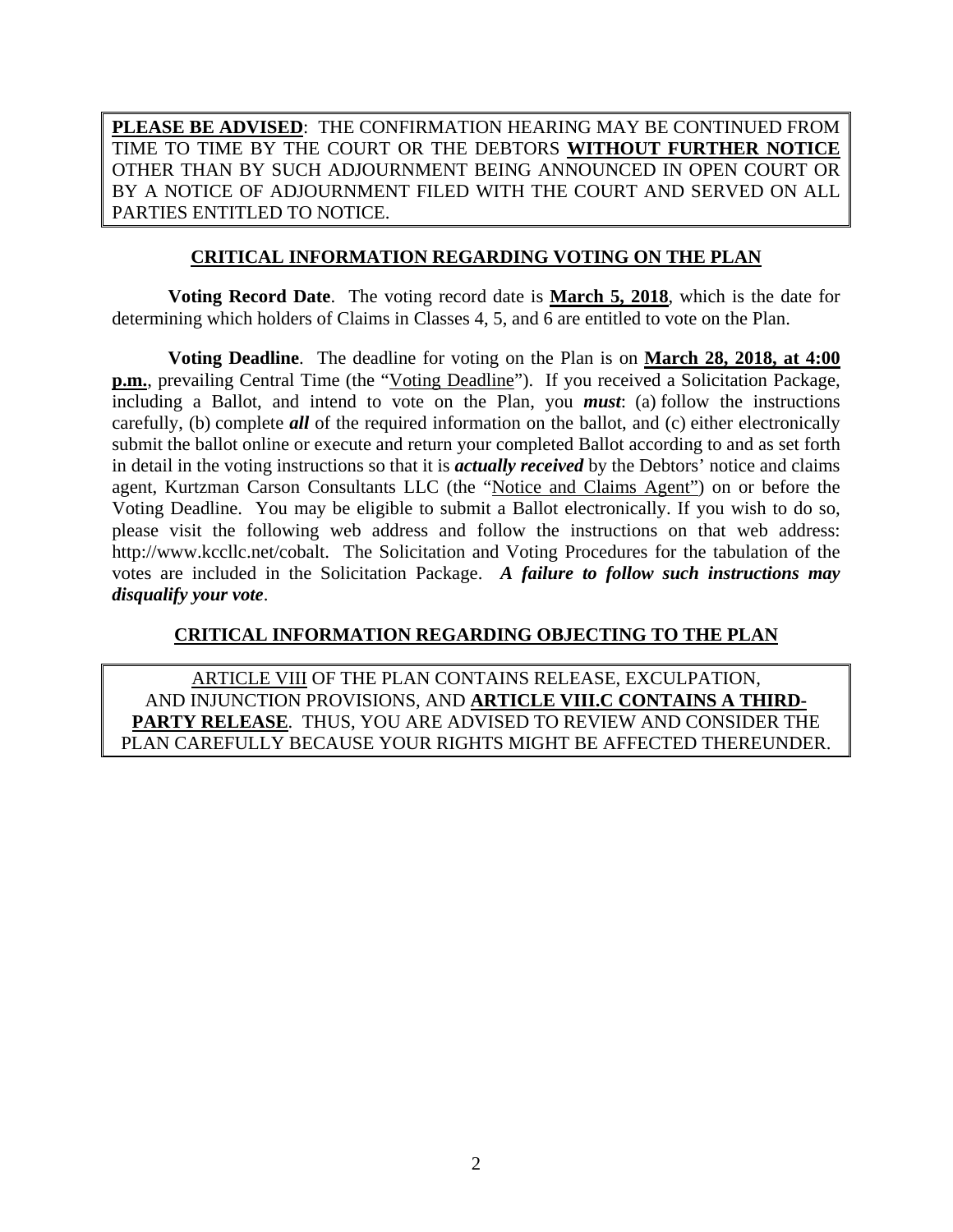**ALL HOLDERS OF CLAIMS AGAINST OR INTERESTS IN THE DEBTORS THAT DO NOT FILE AN OBJECTION WITH THE BANKRUPTCY COURT IN THE CHAPTER 11 CASES THAT EXPRESSLY OBJECTS TO THE INCLUSION OF SUCH HOLDER AS A RELEASING PARTY UNDER THE PROVISIONS CONTAINED IN ARTICLE VIII.C OF THE PLAN OR DO NOT ELECT TO OPT OUT OF THE PROVISIONS CONTAINED IN ARTICLE VIII.C OF THE PLAN USING THE DOCUMENTS PROVIDED, IF ANY, WILL BE DEEMED TO HAVE EXPRESSLY, UNCONDITIONALLY, GENERALLY, INDIVIDUALLY, AND COLLECTIVELY CONSENTED TO THE RELEASE AND DISCHARGE OF ALL CLAIMS AND CAUSES OF ACTION AGAINST THE DEBTORS AND THE RELEASED PARTIES. BY OBJECTING TO THE RELEASES SET FORTH IN ARTICLE VIII.C OF THE PLAN, YOU WILL FOREGO THE BENEFIT OF OBTAINING THE RELEASES SET FORTH IN ARTICLE VIII.C OF THE PLAN IF YOU ARE A RELEASED PARTY IN CONNECTION THEREWITH.** 

**Plan Objection Deadline**. The deadline for filing objections to the Plan is **March 27, 2018, at 4:00 p.m.**, prevailing Central Time (the "Plan Objection Deadline"). All objections to the relief sought at the Confirmation Hearing *must*: (a) be in writing, (b) conform to the Bankruptcy Rules, the Bankruptcy Local Rules, and any orders of the Court, (c) state, with particularity, the legal and factual basis for the objection and, if practicable, a proposed modification to the Plan (or related materials) that would resolve such objection, *and* (d) be filed with the Court (contemporaneously with a proof of service).

# **RELEASES, EXCULPATIONS, AND INJUNCTIONS**

 Please be advised that the Plan contains certain releases, injunctions, and exculpation provisions, as set forth in the Plan and below:

# **Relevant Definitions**

"*Exculpated Parties*" means, collectively, and in each case in its capacity as such: (a) the Debtors; (b) the Plan Administrator; (c) the Committee and any other official committees appointed in the Chapter 11 Cases and each of their respective members; and (d) with respect to each of the foregoing, such Entity and its current and former Affiliates, and such Entity's and its current and former Affiliates' current and former equity holders, subsidiaries, officers, directors, managers, principals, members, employees, agents, advisory board members, financial advisors, partners, attorneys, accountants, investment bankers, consultants, representatives, and other professionals, each in their capacity as such.

"*Released Parties*" means each of the following, solely in its capacity as such: (a) the First Lien Noteholders; (b) the First Lien Ad Hoc Group; (c) the Second Lien Noteholders; (d) the Second Lien Ad Hoc Group; (e) the Unsecured Noteholders; (f) the Unsecured Notes Ad Hoc Committee; (g) the First Lien Indenture Trustee; (h) the Second Lien Indenture Trustee; (i) the 2.625% Senior Notes Indenture Trustee; (j) the 3.125% Senior Notes Indenture Trustee; (k) the Committee and its members; and (l) with respect to each of the Debtors and each of the foregoing entities in clauses (a) through (k), such Entity and its current and former Affiliates and subsidiaries, and such Entities' and their current and former Affiliates' and subsidiaries' current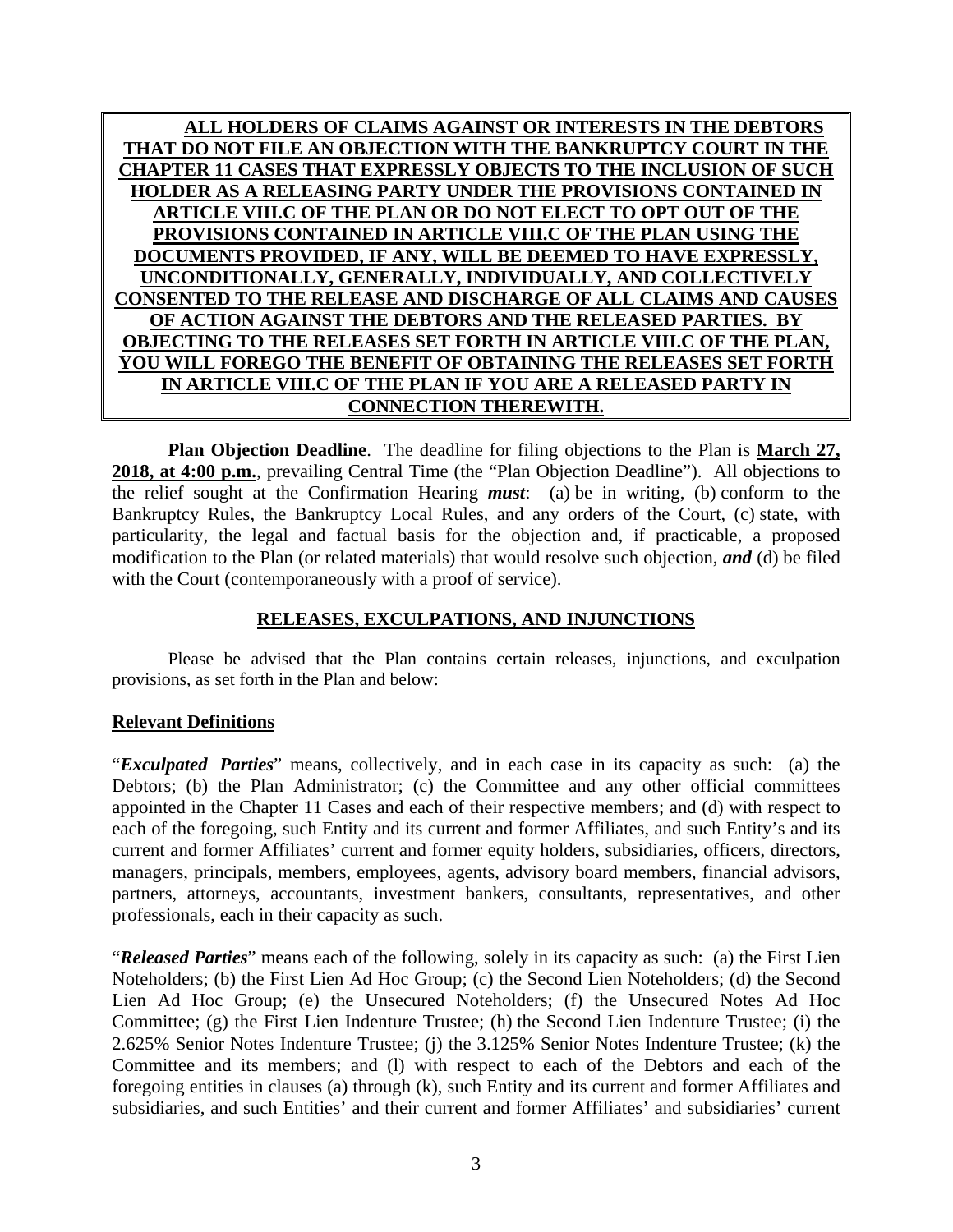and former directors, managers, officers, equity holders (regardless of whether such interests are held directly or indirectly), predecessors, successors, and assigns, subsidiaries, and each of their respective current and former equity holders, officers, directors, managers, principals, members, employees, agents, advisory board members, financial advisors, partners, attorneys, accountants, investment bankers, consultants, representatives, and other professionals; *provided* that any holder of a Claim or Interest that opts out or otherwise objects to the releases in the Plan shall not be a "Released Party."

"*Releasing Party*" means collectively: (a) the First Lien Noteholders; (b) the First Lien Ad Hoc Group; (c) the Second Lien Noteholders; (d) the Second Lien Ad Hoc Group; (e) the Unsecured Noteholders; (f) the Unsecured Notes Ad Hoc Committee; (g) the First Lien Indenture Trustee; (h) the Second Lien Indenture Trustee; (i) the 2.625% Senior Notes Indenture Trustee; (j) the 3.125% Senior Notes Indenture Trustee; (k) the Committee and its members; (l) all holders of Claims, (m) all holders of Interests, and (n) with respect to each of the Debtors and each of the foregoing entities in clauses (a) through (m), such Entity and its current and former Affiliates and subsidiaries, and such Entities' and their current and former Affiliates' and subsidiaries' current and former directors, managers, officers, equity holders (regardless of whether such interests are held directly or indirectly), predecessors, successors, and assigns, subsidiaries, and each of their respective current and former equity holders, officers, directors, managers, principals, members, employees, agents, advisory board members, financial advisors, partners, attorneys, accountants, investment bankers, consultants, representatives, and other professionals, each in their capacity as such collectively; *provided* that any holder of a Claim or Interest that opts out or otherwise objects to the releases in the Plan shall not be a "Releasing Party."

**DEBTOR RELEASE. Pursuant to section 1123(b) of the Bankruptcy Code, for good and valuable consideration, on and after the Effective Date, each Released Party is deemed released and discharged by the Debtors and their Estates, in each case on behalf of themselves and their respective successors, assigns, and representatives, and any and all other entities who may purport to assert any Cause of Action, directly or derivatively, by, through, for, or because of the foregoing entities, from any and all Causes of Action, including any derivative claims, asserted on behalf of the Debtors, that the Debtors or their Estates would have been legally entitled to assert in their own right (whether individually or collectively) or on behalf of the holder of any Claim against, or Interest in, a Debtor or other Entity, based on or relating to, or in any manner arising from, in whole or in part, the Debtors, the Debtors' in- or out-of-court restructuring efforts, intercompany transactions, the Chapter 11 Cases, the formulation, preparation, dissemination, negotiation, or filing of the Disclosure Statement, the Sale Transaction, the Plan (including, for the avoidance of doubt, the Plan Supplement), or any Restructuring Transaction, contract, instrument, release, or other agreement or document created or entered into in connection with the Disclosure Statement, the Sale Transaction, the Plan, or the filing of the Chapter 11 Cases, the pursuit of Confirmation, the pursuit of Consummation, the administration and implementation of the Plan, including the issuance or distribution of securities pursuant to the Plan, or the distribution of property under the Plan or any other related agreement, or upon any other act or omission, transaction, agreement, event, or other occurrence taking place on or before the Effective Date. Notwithstanding anything contained herein to the contrary, the foregoing release does not release any obligations of**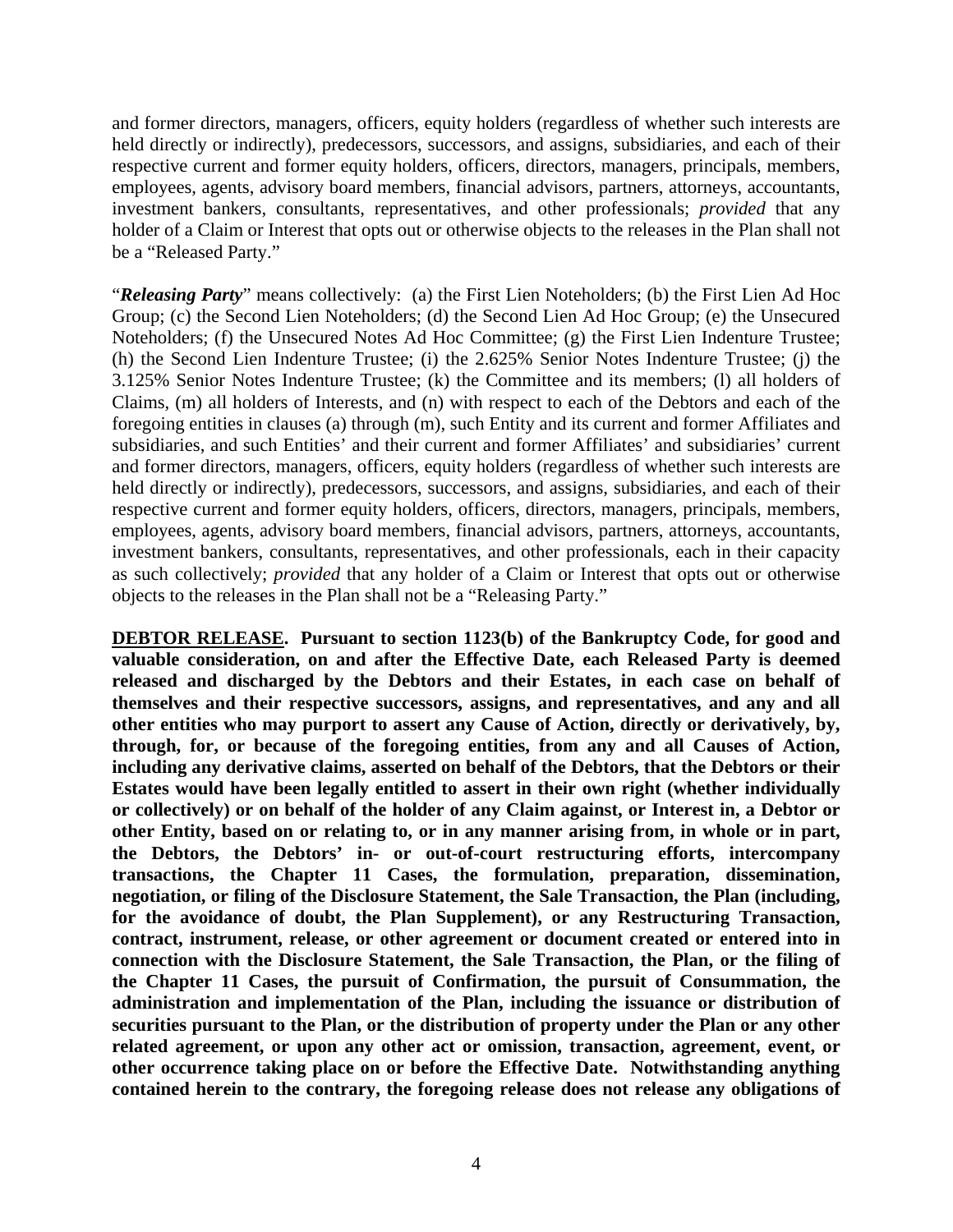**any party under the Plan or any document, instrument, or agreement executed to implement the Plan.** 

**Entry of the Confirmation Order shall constitute the Bankruptcy Court's approval, pursuant to Bankruptcy Rule 9019, of the releases described in this Article VIII.B by the Debtors, which includes by reference each of the related provisions and definitions contained in this Plan, and further, shall constitute its finding that each release described in this Article VIII.B is: (1) in exchange for the good and valuable consideration provided by the Released Parties, a good faith settlement and compromise of such Claims; (2) in the best interests of the Debtors and all holders of Interests and Claims; (3) fair, equitable, and reasonable; (4) given and made after due notice and opportunity for hearing; and (5) a bar to any of the Debtors asserting any claim, Cause of Action, or liability related thereto, of any kind whatsoever, against any of the Released Parties or their property.** 

**THIRD PARTY RELEASE. As of the Effective Date, each Releasing Party is deemed to have released and discharged each Debtor and Released Party from any and all Causes of Action, whether known or unknown, including any derivative claims, asserted on behalf of the Debtors, that such Entity would have been legally entitled to assert (whether individually or collectively), based on or relating to, or in any manner arising from, in whole or in part, the Debtors, the Debtors' in- or out-of-court restructuring efforts, intercompany transactions, the Chapter 11 Cases, the formulation, preparation, dissemination, negotiation, or filing of the Disclosure Statement, the Sale Transaction, the Plan (including, for the avoidance of doubt, the Plan Supplement), or any Restructuring Transaction, contract, instrument, release, or other agreement or document created or entered into in connection with the Disclosure Statement, the Sale Transaction, the Plan, or the filing of the Chapter 11 Cases, the pursuit of Confirmation, the pursuit of Consummation, the administration and implementation of the Plan, including the issuance or distribution of securities pursuant to the Plan, or the distribution of property under the Plan or any other related agreement, or upon any other related act or omission, transaction, agreement, event, or other occurrence taking place on or before the Effective Date. Notwithstanding anything contained herein to the contrary, the foregoing release does not release any obligations of any party under the Plan or any document, instrument, or agreement executed to implement the Plan.** 

**Entry of the Confirmation Order shall constitute the Bankruptcy Court's approval, pursuant to Bankruptcy Rule 9019, of the releases described in this Article VIII.C, which includes by reference each of the related provisions and definitions contained in this Plan, and further, shall constitute its finding that each release described in this Article VIII.C is: (1) in exchange for the good and valuable consideration provided by the Released Parties, a good faith settlement and compromise of such Claims; (2) in the best interests of the Debtors and all holders of Interests and Claims; (3) fair, equitable, and reasonable; (4) given and made after due notice and opportunity for hearing; and (5) a bar to any of the Debtors asserting any claim, Cause of Action, or liability related thereto, of any kind whatsoever, against any of the Released Parties or their property.**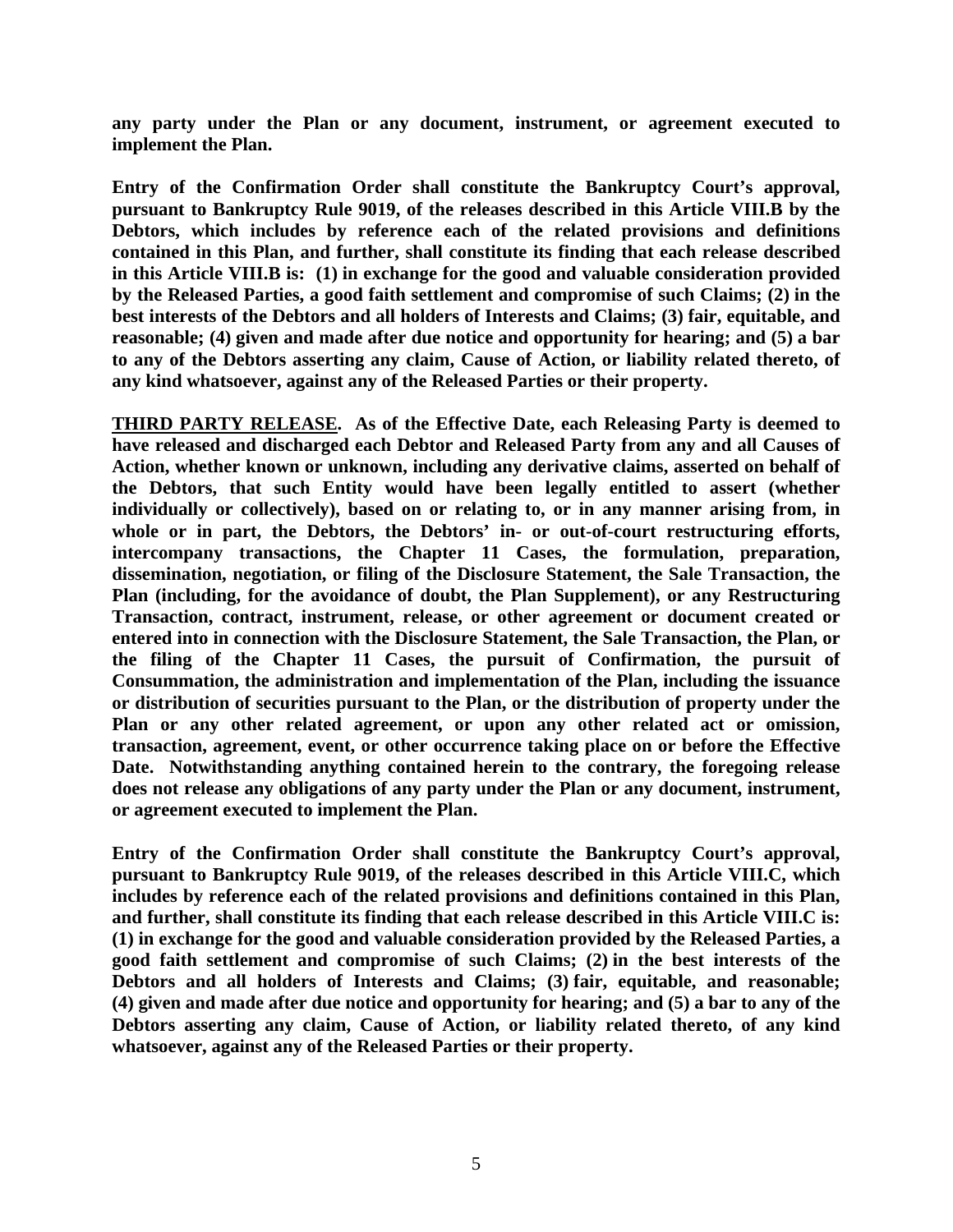**EXCULPATION. Except as otherwise specifically provided in the Plan, no Exculpated Party shall have or incur, and each Exculpated Party is released and exculpated from any Cause of Action for any claim related to any act or omission in connection with, relating to, or arising out of, the Chapter 11 Cases, the formulation, preparation, dissemination, negotiation, or filing of the Disclosure Statement, the Plan, the Sale Transaction, or any Restructuring Transaction, contract, instrument, release or other agreement or document created or entered into in connection with the Disclosure Statement or the Plan, the filing of the Chapter 11 Cases, the pursuit of Confirmation, the pursuit of Consummation, the administration and implementation of the Plan, including the issuance of securities pursuant to the Plan, or the distribution of property under the Plan or any other related agreement, except for claims related to any act or omission that is determined in a Final Order to have constituted actual fraud or gross negligence, but in all respects such Entities shall be entitled to reasonably rely upon the advice of counsel with respect to their duties and responsibilities pursuant to the Plan. The Exculpated Parties have, and upon completion of the Plan shall be deemed to have, participated in good faith and in compliance with the applicable laws with regard to the solicitation of votes and distribution of consideration pursuant to the Plan and, therefore, are not, and on account of such distributions shall not be, liable at any time for the violation of any applicable law, rule, or regulation governing the solicitation of acceptances or rejections of the Plan or such distributions made pursuant to the Plan.** 

**INJUNCTION. Except as otherwise expressly provided in the Plan or for obligations issued or required to be paid pursuant to the Plan or the Confirmation Order, all Entities who have held, hold, or may hold Claims or Interests that have been released, discharged, or are subject to exculpation are permanently enjoined, from and after the Effective Date, from taking any of the following actions against, as applicable, the Debtors, the Exculpated**  Parties, or the Released Parties: (1) commencing or continuing in any manner any action **or other proceeding of any kind on account of or in connection with or with respect to any such Claims or Interests; (2) enforcing, attaching, collecting, or recovering by any manner or means any judgment, award, decree, or order against such Entities on account of or in connection with or with respect to any such Claims or Interests; (3) creating, perfecting, or enforcing any encumbrance of any kind against such Entities or the property or the estates of such Entities on account of or in connection with or with respect to any such Claims or Interests; (4) asserting any right of setoff, subrogation, or recoupment of any kind against any obligation due from such Entities or against the property of such Entities on account of or in connection with or with respect to any such Claims or Interests unless such holder has Filed a motion requesting the right to perform such setoff on or before the Effective Date, and notwithstanding an indication of a Claim or Interest or otherwise that such holder asserts, has, or intends to preserve any right of setoff pursuant to applicable law or otherwise; and (5) commencing or continuing in any manner any action or other proceeding of any kind on account of or in connection with or with respect to any such Claims or Interests released or settled pursuant to the Plan.** 

**Upon entry of the Confirmation Order, all holders of Claims and Interests and their respective current and former employees, agents, officers, directors, principals, and direct and indirect affiliates shall be enjoined from taking any actions to interfere with the**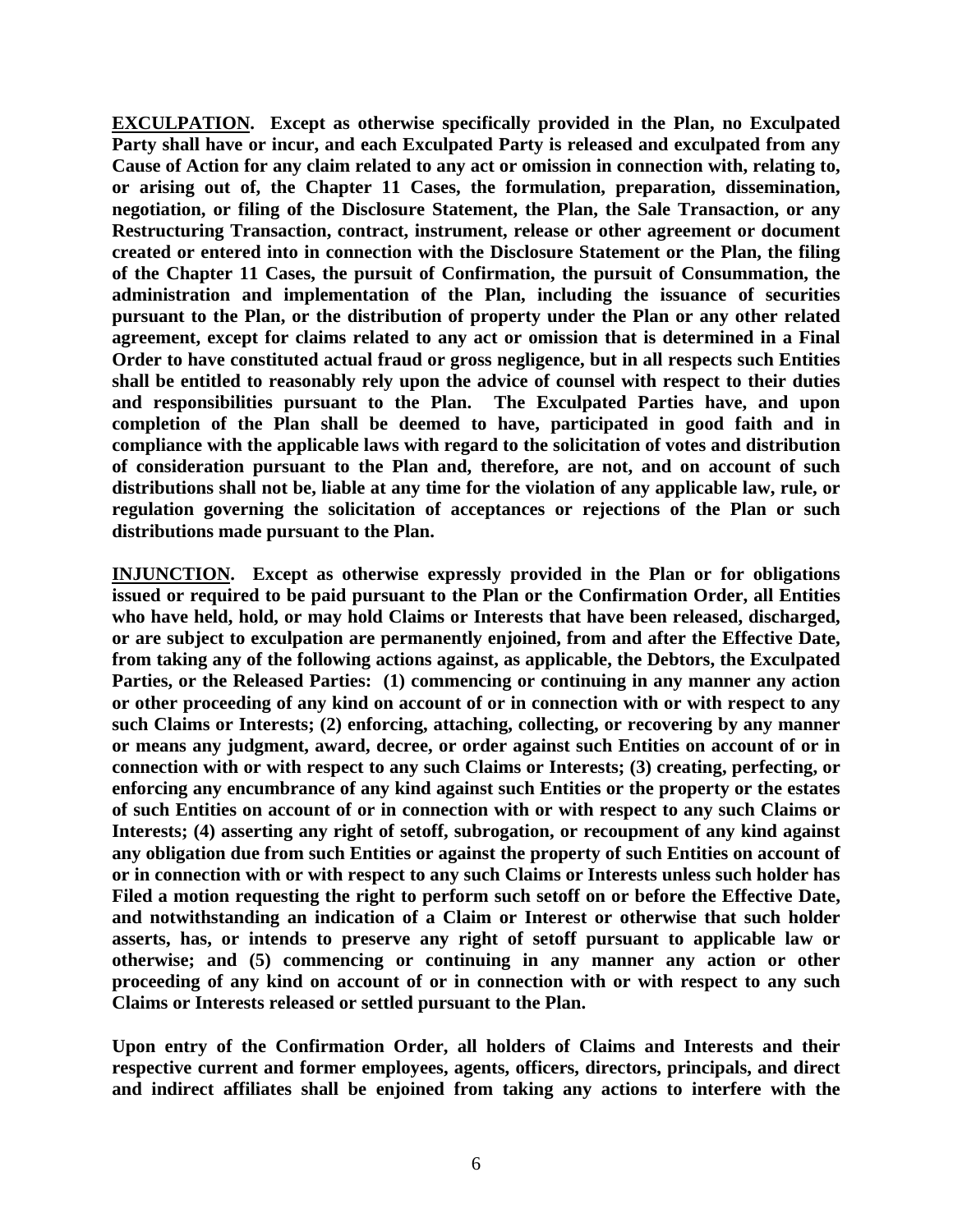**implementation or Consummation of the Plan. Each holder of an Allowed Claim or Allowed Interest, as applicable, by accepting, or being eligible to accept, distributions under or Reinstatement of such Claim or Interest, as applicable, pursuant to the Plan, shall be deemed to have consented to the injunction provisions set forth in this Article VIII.E of the Plan.** 

#### **ADDITIONAL INFORMATION**

**Obtaining Solicitation Materials**. The materials in the Solicitation Package are intended to be self-explanatory. If you should have any questions or if you would like to obtain additional solicitation materials (or paper copies of solicitation materials if you received a CD-ROM), please contact the Debtors' Notice and Claims Agent, by: (a) calling the Notice and Claims Agent at (866) 967-1782 (toll free) or (310) 751-2682 (international), (b) visiting the Debtors' restructuring website at: https://www.kccllc.net/cobalt, (c) writing to the Notice and Claims Agent at Cobalt Ballot Processing, c/o Kurtzman Carson Consultants LLC, 2335 Alaska Avenue, El Segundo, California 90245, and/or (d) emailing CobaltInfo@kccllc.com. You may also obtain copies of any pleadings filed in the chapter 11 cases for a fee via PACER at: http://www.ecf.txsb.uscourts.gov. Please be advised that the Notice and Claims Agent is authorized to answer questions about, and provide additional copies of, solicitation materials, but may *not* advise you as to whether you should vote to accept or reject the Plan.

**The Plan Supplement**. The Debtors will file the Plan Supplement (as defined in the Plan) pursuant to the terms of the Plan, and will serve notice on all holders of Claims entitled to vote on the Plan, which will: (a) inform parties that the Debtors filed the Plan Supplement, (b) list the information contained in the Plan Supplement, and (c) explain how parties may obtain copies of the Plan Supplement.

## **BINDING NATURE OF THE PLAN**:

**IF CONFIRMED, THE PLAN SHALL BIND ALL HOLDERS OF CLAIMS AND INTERESTS TO THE MAXIMUM EXTENT PERMITTED BY APPLICABLE LAW, WHETHER OR NOT SUCH HOLDER WILL RECEIVE OR RETAIN ANY PROPERTY OR INTEREST IN PROPERTY UNDER THE PLAN, HAS FILED A PROOF OF CLAIM IN THE CHAPTER 11 CASES, OR FAILED TO VOTE TO ACCEPT OR REJECT THE PLAN OR VOTED TO REJECT THE PLAN.**